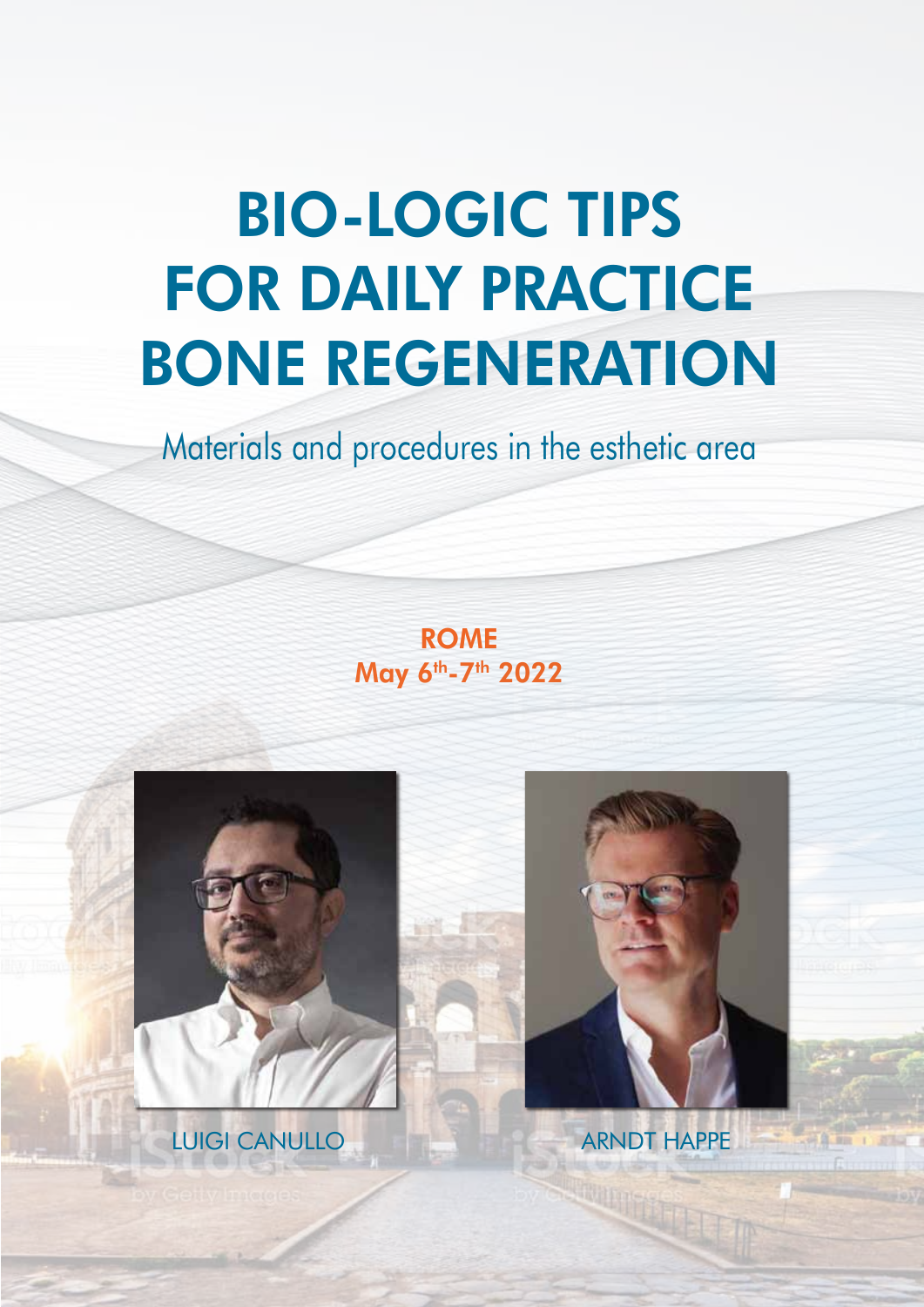## Introduction

### The Seminar

The seminar is aimed to share the clinical experience of the speakers on horizontal and vertical bone regeneration in the aesthetic area.

The two-day course will be focused on every aspect of the daily practice bone regeneration: planning, flap incision, implant insertion, bone bed preparation, membrane fixation, graft material insertion, flap suturing. However, before this step, the biological basis of the regeneration will be discussed to really understand the different clinical scenarios and their specific therapeutic approaches.

Special attention will be given to detailed prosthetic workflows especially designed for bone regeneration procedures to increase the aesthetic outcomes.

Videos and pictures will be adopted to clarify every step of the procedures.

Additionally, theoretic informations will be followed by hands-on sessions based on models representing cases explained by the authors during the course, to allow a complete practical comprehension of the procedures explained.



Images by Dr Luigi Canullo



Images by Dr Arndt Happe

All rights, title and interest to the pictures of each clinical case reproduced in this brochure belong to the relevant author as identified therein.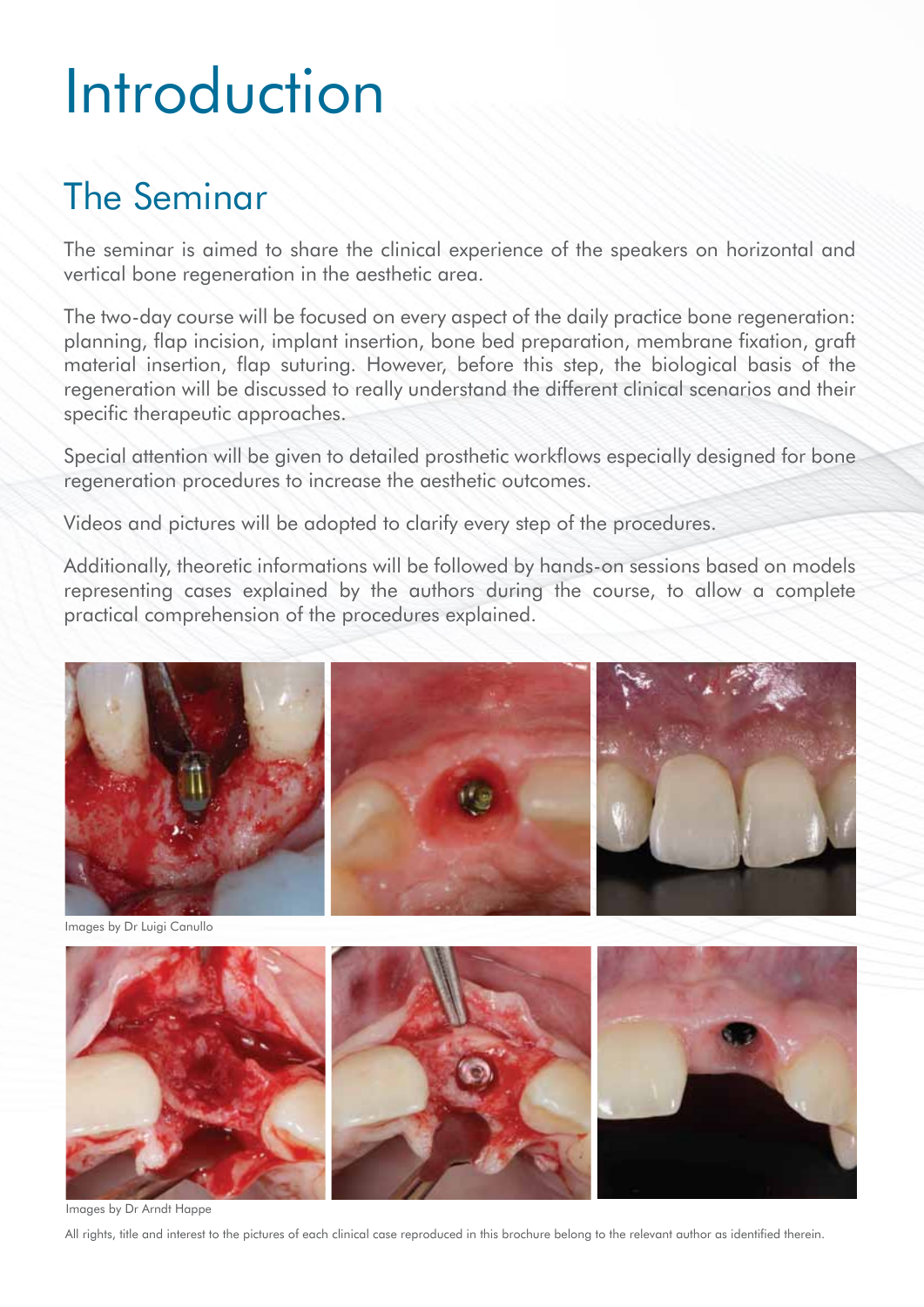### **Lecturers**



#### LUIGI CANULLO

Graduated cum laude in Dentistry and Dental Prosthesis at the University of Rome "La Sapienza" in 1994. PhD at the University of Bonn, Germany. National and international speaker on surgical and prosthetic aspects of implant dentistry. He is author of more than 100 articles published on international journals on topics related to implantology. Active member of the Italian Academy for Osseointegration (IAO) and European Academy of Osseointegration (EAO). Visiting Professor at the University of Berna (Switzerland), reviewer for the most important journals in implant dentistry, he awarded the price for the best clinical presentation at the European Association for Osseointegration (EAO in 2008), the price Martignoni at the Italian Academy for Prosthetic Dentistry (AIOP, in 2012), the price for the best scientific article at the American Academy of Osseointegration (AO 2013, AO 2019), the prices for clinical and basic research at Italian Society for Osseointegration (SIO, 2016), the price for the best clinical research at Spanish society for surgery and implants (SECIB, 2017). His professional office is in Rome, limiting his private practice at surgery and implant supported prosthetic rehabilitation.



#### ARNDT HAPPE

PD Dr. med. dent. Arndt Happe

Oral Surgeon, Specialization in Implantology and Periodontology

1989 – 1994 Degree in Dental Medicine at the WWU in Münster, Germany

1995-1998 Postgraduate study in Oral Surgery, dental resident at the Private Clinic for Implantology and Esthetic Dentistry "Schloss Schellenstein", Prof. Dr. Fouad Khoury, Olsberg

1999 Established private practice in Münster. Graduation in Oral Surgery from the Dental Council of Westfalen-Lippe

2000 Obtained specialist degree in Implantology from the German Association for Implantology

2001 German editor for the International Journal for Periodontics and Restorative Dentistry, Quintessence Publishing, Berlin

2003 Employed by the Dental Council of Westfalen-Lippe as postgraduate lecturer in Oral Surgery for dental residents

2004 Obtained specialist degree in Periodontology from the German Association for Periodontology

2010 since 2010, Research Fellow of the Department of Oral and Maxillofacial Plastic Surgery University of Cologne, Germany

2013 Postdoctoral Lecture Qualification (Habilitation/PhD) from the University of Cologne, Assistant Professor University of Cologne.

2014 Active Member of the European Academy of Esthetic Dentistry

2018 Textbook "Success with Implants in the esthetic zone" together with Dr. Körner and several Coauthors, such as Christian Coachman, Tal Morr and Tomohiro Ishikawa. Quintessence.

He is lecturing worldwide on implantology in the esthetic zone, bone augmentation and soft tissue management. As German Ambassador he is a board member of the European Association for Osseointegration.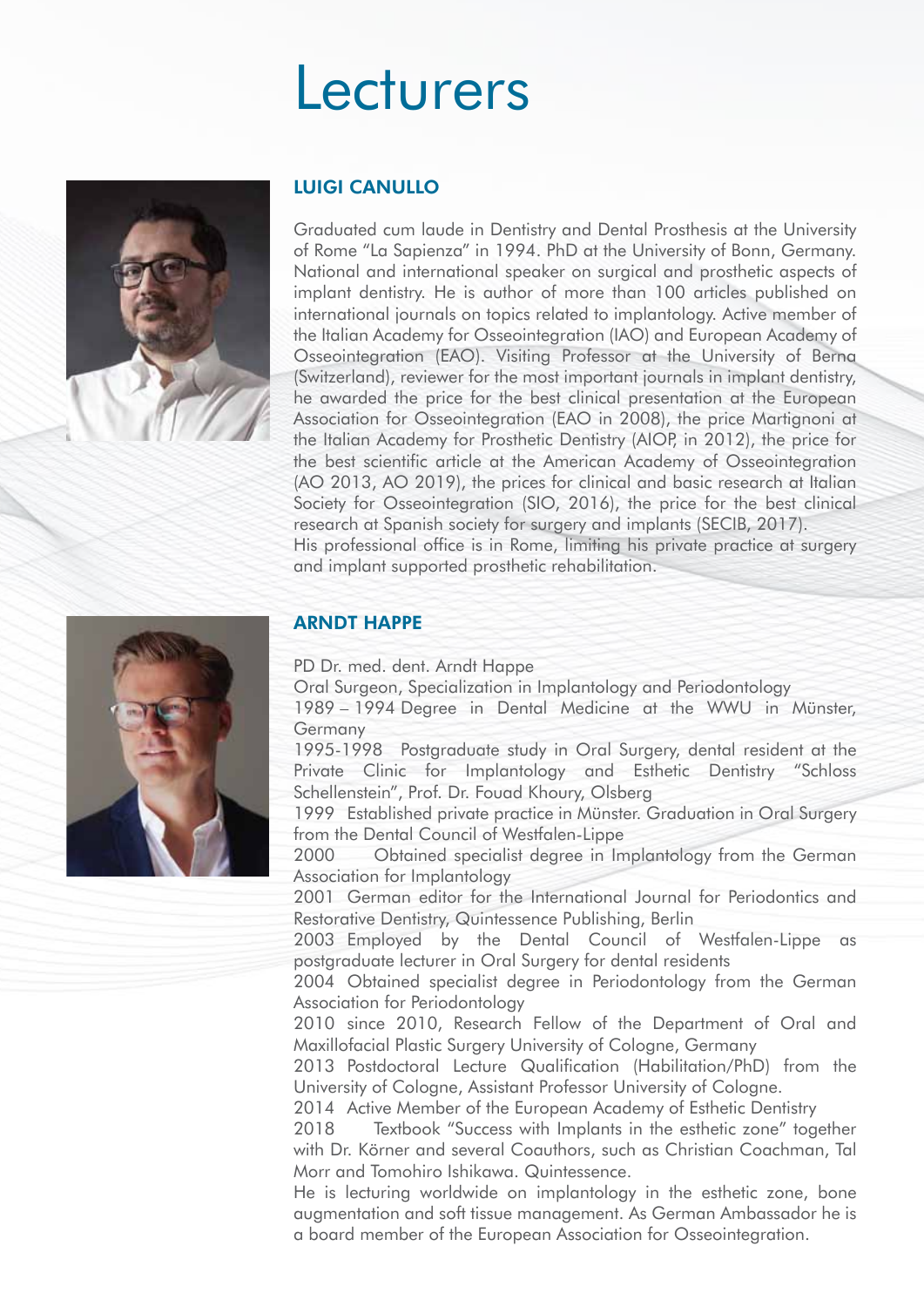## Program and timetable

### May 6<sup>th</sup>, 2022

| $13:45 - 14:00$ | Welcome and Speakers introduction                                                  |
|-----------------|------------------------------------------------------------------------------------|
| $14:00 - 14:15$ | <b>Dr. Canullo</b>                                                                 |
|                 | Background and objectives of the course                                            |
| $14:15 - 16:00$ | Dr. Happe                                                                          |
|                 | Biological basis for bone reconstruction indications for different graft material  |
| $16:00 - 16:30$ | <b>Coffee break</b>                                                                |
| $16:30 - 17:15$ | <b>Dr. Canullo</b>                                                                 |
|                 | The biological advantages of Dual-Phase collagenated biomaterials                  |
| $17:15 - 18:30$ | <b>Dr. Canullo</b>                                                                 |
|                 | Regeneration of the post-extraction sites: procedures for Guided Bone Regeneration |

### May 7<sup>th</sup>, 2022

| $09:00 - 09:45$ | Dr. Happe                                                                                                     |
|-----------------|---------------------------------------------------------------------------------------------------------------|
|                 | The modified shield technique (modified Khoury technique)                                                     |
| $09:45 - 11:00$ | <b>Dr. Canullo</b>                                                                                            |
|                 | Different soft tissue flaps design to increase aesthetic outcomes<br>Prostho tips for bone regeneration cases |
| $11:00 - 11:30$ | <b>Coffee break</b>                                                                                           |
| $11:30 - 13:00$ | <b>Hands-on workshop</b><br>with models replicating the cases shown during the course                         |
| $13:00 - 13:30$ | <b>Final discussion</b>                                                                                       |

Event language The official event language will be exclusively English.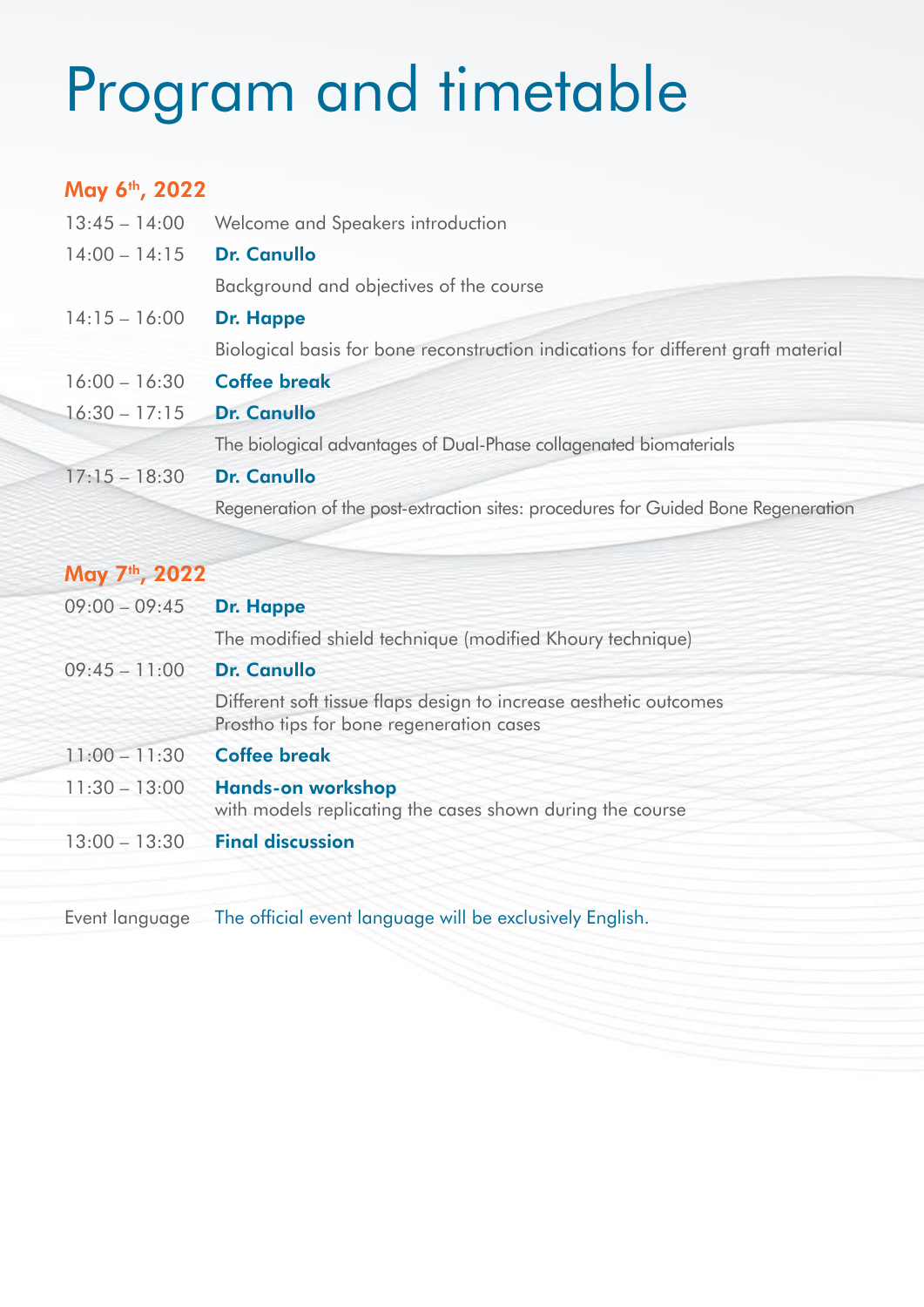### Tourist Info

#### Ad Urbe condita

This was the expression used by ancient Romans to indicate the years since the founding of Rome, their Year Zero. Almost 2,800 years have gone by and what was a small village of hunters became the largest metropolis in ancient times. Its historic centre, together with the Vatican and the Basilica of San Paolo Fuori le Mura, is one of the 55 Unesco World Heritage sites in Italy.



Enclosed within the Aurelian Walls (to the left of the Tiber) and the Janiculum Walls (to the right), the historic centre has more than 25,000 points of environmental and archaeological interest.

The World Heritage site includes some of the most important ancient monuments, such as the **Baths of** Caracalla, one of the finest examples of public baths, and the Circus Maximus, home of chariot racing in Rome. The **Imperial Fora** where the ancient Romans discussed the law and haggled over business deals. A stone's throw away is the **Colosseum**, which could hold more than 55,000 spectators and had a system providing total cover. Next to it, we can see the Arch of Constantine, erected to celebrate the victory over Maxentius. Continuing to walk along the Via dei Fori Imperiali we come to the Basilica of Saints Cosma and Damiano with its Early-Christian style, the Basilica of Santa Maria in Aracoeli in Gothic style, the grandeur of the **Altar of the Fatherland** or **Vittoriano**. Immediately after, there is the staircase leading to the Capitol, seat of the Mayor of the City.

Moving north along the Tiber you will find the **Mausoleum of Augustus**, an imposing funerary monument, reminiscent of the tomb of Alexander the Great. Another famous mausoleum is that of **Hadrian**, where Castel Sant'Angelo stands. Radically modified in the Middle Ages and the Renaissance, it is connected to the City of the Vatican State by a fortified corridor, known as the Passetto del Borgo.

From there you can enjoy a view along the imposing Via della Conciliazione which leads to Saint Peter's Basilica and its very rich Museums located within the Vatican City.

The historic centre of Rome is also home to the **Pantheon**, a temple dedicated to the Gods of Olympus, at the wishes of the Emperor Hadrian.

There are also a number of highly interesting monumental columns: Trajan's Column, erected to celebrate the conquest of Dacia by the Emperor Trajan, and the **Column of Marcus Aurelius** located in front of Palazzo Chigi (current seat of the Italian Government) in the beautiful Piazza Colonna.

Then there are countless unforgettable squares in Rome: Campo dei Fiori, with the statue of the heretical philosopher Giordano Bruno in the centre; Piazza Navona, where the splendid Fountain of the Four Rivers by Bernini stands; **Piazza di Spagna** dominated by the famous staircase; **Piazza del Popolo** with the characteristic twin churches; Piazza Trilussa and Piazza Santa Maria in Trastevere, both located in the historic Trastevere district.



In addition to the historic centre of Rome, there are also some religious and public buildings of Papal Rome. These include some of the most beautiful churches in the capital, considered real artistic masterpieces: Santa Maria Maggiore, San Giovanni in Laterano and Basilica of San Paolo Fuori le Mura. Over the centuries, these monuments have had considerable influence on the development of architecture and monumental arts in much of the Christian world.

There's not enough space on one page to mention the many other monuments and museums because, as people say, "Rome is an open-air museum".